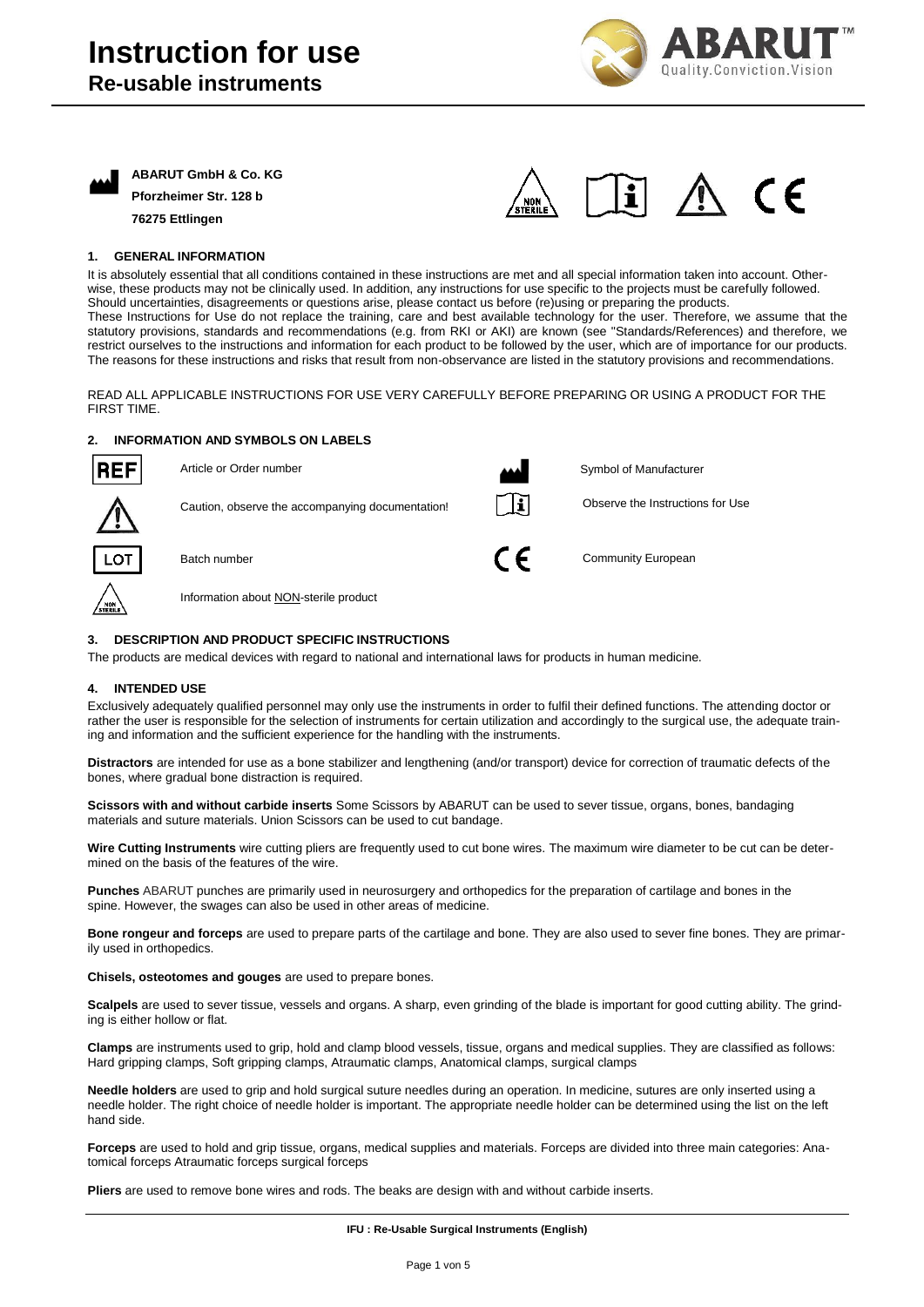

**Handheld Trocars** are used in minimally invasive surgery, a sharp or blunt trocar is used to create access to a body cavity, and this is kept open with a tube. Various different instruments can be inserted into the body cavity through this tube.

**Wound spreaders** are surgical instruments, which are used to keep an operating area open. Unlike tissue retractors, wound spreaders are self-holding instruments. This is mostly achieved using a rest lock.

**Abdominal retractors** are surgical instruments, which are used to keep an operating area open. Unlike tissue retractors, abdominal blades are self-holding instruments. This is mostly achieved using a rest lock.

**Wound retractors** are used to hold tissue, organs and bones and to spread the edges of wounds.

**Rib retractors** are used to spread the sternum during a heart operation.

**Speculum** is a medical examination instrument, which is primarily used in gynecology and ear, nose and throat medicine.

**Plate cutting instrument** may be used to divide a bone plate in the area of the connecting bridge between two screw holes. As a precaution when cutting a plate, the plate end to be cut should never be directed toward the patient or a third party to prevent the risk of injury from the plate segment spinning off. It is advisable to cover the plate segment to be cut with a towel or other material to prevent the segment from spinning off in the first place. The shortened bone plate segment should be de-burred after cutting (see matching de-burring in- struments in the leaflet) to prevent injury to or irritation of the soft tissue.

**Plate and Screw Holding Instruments** The use of implant holding instruments for safe manipulation/positioning is particularly advisable in areas of poor accessibility or areas in which freedom of movement is limited.

**Drill Guides** Centric and eccentric drill guides (in conjunction with compression plates) ensure a low-strain seat of the bone screw in the bone plate and thus, make maximum axial compression possible (for compression techniques).

**Containers and Storage** are intended to store or store temporarily instruments, objects or materials. Further containers are used for storage resp. dispensers for instruments.

### **5. MATERIALS USED**

Surgical instruments are made of stainless steel according to ISO 7153-1 and EN 10088-3, and of Ti6AI4V alloy in accordance with ISO 5832-3/ASTM F136 and biocompatible, autoclavable, non-metallic materials on an individual basis.

#### **6. POSSIBLE ADVERSE EFFECTS**

In most cases, possible complications are not directly related to the use of the instruments, but are more likely attributed to the incorrect selection of the patient, inadequate training.

- 1. Increased fibrous tissue response around the osteotomy area.<br>2. Early or late infection, both deep and/or superficial.
- 2. Early or late infection, both deep and/or superficial.
- Nerve damage may occur as a result of the surgical intervention.
- 4. Metal sensitivity reactions in patients have rarely been reported, and their significance awaits further clinical evaluation.

#### **7. CONTRAINDICATIONS**

The circumstances listed below may reduce the chances of a successful outcome:

- 1. Insufficient quantity or quality of bone, which would inhibit rigid fixation of the device.
- 2. Compromised vascularity.
- 3. Previous history of infections.
- 4. Ulcers in the area where the device is to be placed, or the use of radiation or chemotherapy.
- 5. Mental, physical or neurological conditions, which may impair the patient's ability to cooperate with the postoperative regimen.

### **8. GENERAL WARNINGS AND PRECAUTIONS FOR USE**

The products are supplied NON-STERILE. Sterile packaged products are labeled accordingly.

Check the identity, completeness, intactness and function upon receipt of the products before making them available for use.

Check instruments for breakage, cracks, deformations, damage and functional ability before each use. Particular attention should be paid to areas such as blades, tips, box locks, locks, ratchets and all moveable parts. Worn, corroded, deformed, porous or otherwise damaged instruments must be sorted.

The surgeon and all other persons involved in the use of the products are responsible in regards to their field of activity to have appropriate product knowledge based on the current technology standard. This ensures proper use of the product and prevents health or safety risks to patients, users or third parties.

Additional sources of information for the products may include applicable product catalogs, videos, technical specifications, instructions from medical product advisors, working committees, seminars, specialized courses, publications, etc. Appropriate product training, including proper handling, is required before clinical use.

The indications on the use of the products represent a group of standard instructions that can be adjusted to the particular needs and situations that may arise according to the ability, experience and diagnosis made by a legally qualified medical user. Responsibility for proper selection of patients, adequate training, rests with the surgeon.

The surgeon should discuss the expectations of surgery inherent in the use of the product with the patient. Particular attention should be given to a postoperative discussion and the necessity for periodic medical follow-up.

The correct selection of the product is extremely important. This can be determined by evaluating the patient's functional demands and anatomy. See also other general scientific documents with detailed indications regarding the selection of instruments.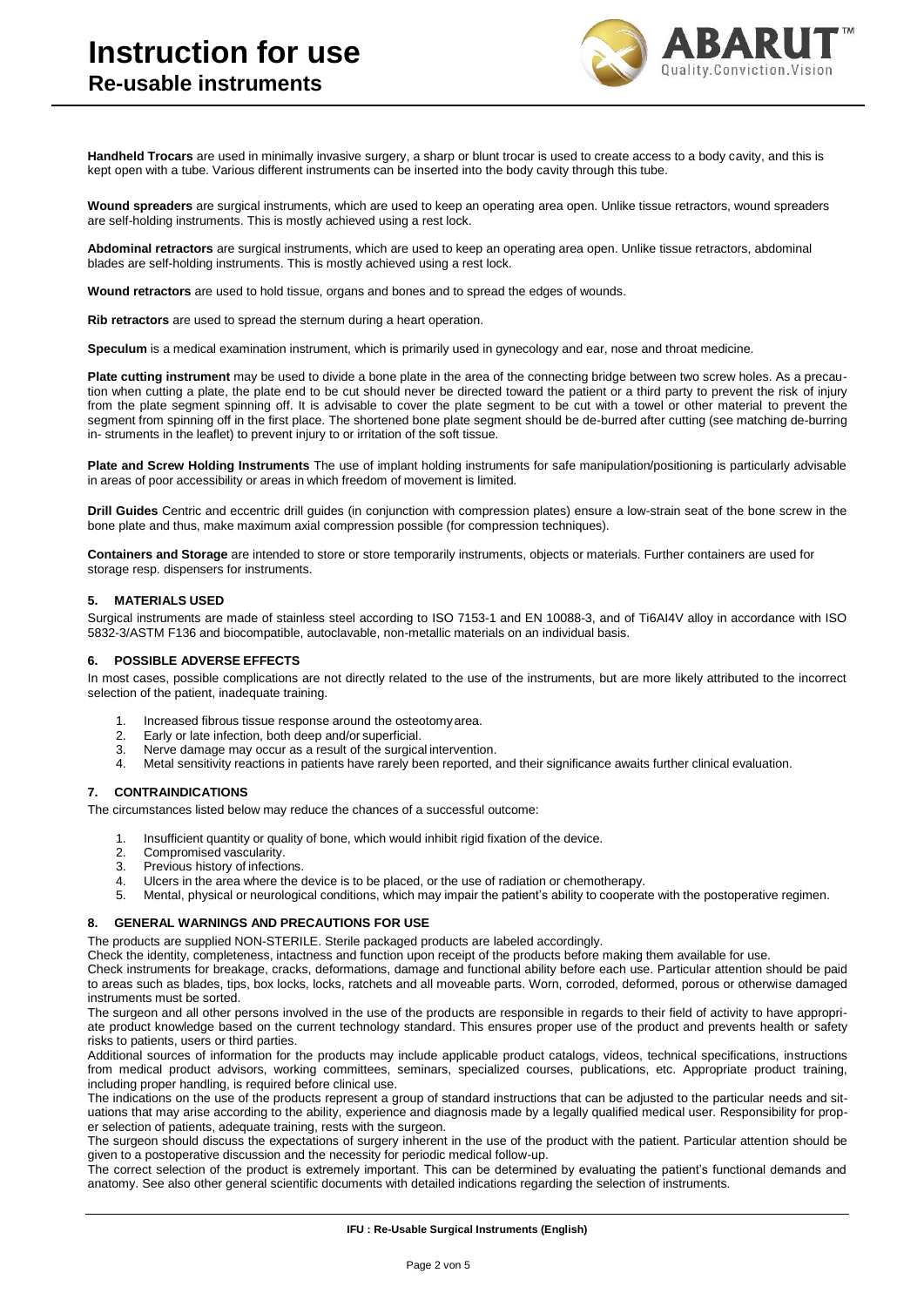

Careful handling and storage of the products is required. The patient must be instructed on proper postoperative hygiene procedures and should be advised to report any unusual changes in the operated site to the surgeon. The surgeon should evaluate the possibility of subsequent clinical failure and discuss the need for any measures deemed necessary to aid healing with the patient.

After contact with or use on patients with Creutzfeldt - Jakob disease (CJD) or its variants, we decline all responsibility. In this regard, take notice that the unused instruments in the trays could have also been contaminated.

Preparation and reuse even according to the RKI Guidelines rests solely on one's own responsibility.

#### **9. RETURNS**

All returns of products to us is only allowed after a visible disinfection/sterilization has been performed (respective packaging with sterilization indicator, decontamination certificate etc.).

The corresponding hygiene and company regulations are to be adhered to.

#### **10. PREPARATION, CLEANING, DISINFECTION, MAINTENANCE AND STERILIZATION OFINSTRUMENTS**

#### **10.1 General Principles**

All instruments must be cleaned, disinfected and sterilized before each use. This also applies to initial use after delivery of instruments in particular, which are supplied non-sterile (cleaning and disinfection after removal of the protective transportation packaging; sterilization after packaging). Sterile packaged products are labeled accordingly upon delivery. Effective cleaning and disinfection is an absolute requirement for an efficient sterilization.

Please pay particular attention that contaminated instruments are separated and not placed back into the instrument tray once used to prevent increased contamination of the filled instrument tray. Clean/disinfect reusable contaminated instruments, sort them again into the instrument tray and then sterilize the fully filled and previously cleaned/disinfected instrument tray.

With regard to your responsibility for the sterility of the instruments, please ensure, as a matter of principle, that only adequate methods validated based on the device and product, are used for cleaning/disinfection and sterilization, that the devices used (RDG, sterilizer) are regularly maintained and checked, and that the validated parameters are observed during each cycle.

Please also follow the statutory provisions valid in your country and the hygiene regulations of the medical practice or hospital. This particularly applies to the various specifications with regard to effective prion inactivation.

#### **10.2 Cleaning and Disinfection**

#### **Basic Principles**

A mechanical method (RDG - cleaning and disinfection machines / disinfectors) should be used when possible to clean and disinfect instruments. A manual method – even when using an ultrasonic bath – should only used if a mechanical method is unavailable due to the much lower effectiveness and reproducibility of the manual method $^1$ .

<sup>1</sup>The use of a manual cleaning and disinfection method must be verified by the user by means of an additional product and procedure specific validation.

Pre-treatment is required in both cases.

#### **Pre-treatment**

General contamination must be removed from the product directly after use (within a maximum of 2 hours).

To maximize cleaning and disinfection efficiency, products consisting of several components that can be disassembled should be disassembled according to the product specific Instructions for Use and the instructions in the section "Special Instructions" as the case may be (replaceable parts, accessories, adapters, interchangeable inserts, etc.).

Use running water or a disinfectant solution; the disinfectant should be aldehyde-free (otherwise fixation of blood contamination), exhibit proven effectiveness (e.g. VAH/DGHM or FDA approval or CE mark), be suitable for the disinfection of instruments and be compatible with the instruments (see chapter "Material Resistance").

Only use a soft brush or a soft clean towel intended for this purpose to manually remove impurities, i.e. never use metal brushes or steel wool.

Please note that the disinfectant used for pre-treatment is intended for personal safety only and cannot replace the disinfection step to be performed after a successful cleaning.

#### **Mechanical Cleaning/Disinfection (RDG)**

In selecting the RDG, ensure that:

- The RDG exhibits proven effectiveness (e.g. DGHM or FDA approval or CE mark according to DIN EN ISO 15883).
- A proven program for thermal disinfection is used (minimum of 5 min. at 134 °C or  $A_0$  value > 3000) if possible (for chemical disinfection, risk of disinfectant residues on the instruments).
- The program used for the instruments is suitable and contains adequate rinsecycles.
- That the water suitable for rinsing (e.g. Aqua purificata/Aqua purficita valde) is used, and furthermore that the air used for drying is filtered and therefore not decrease the hygiene status at thispoint.
- The RDG is regularly maintained and tested.

In selecting the detergent system used, ensure that:

- It is generally suitable for cleaning the instruments.
- If no thermal disinfection is used, a suitable disinfectant with proven effectiveness (e.g. VAH/DGHM or FDA approval or CE mark) and the disinfectant is compatible with the detergent is usedand
- The chemicals used are compatible with the instruments (see chapter "Material Resistance").

The detergent and disinfectant concentrations specified by the manufacturer must be strictly followed.

Procedure:

1. Disassemble the instruments to the maximum extent possible.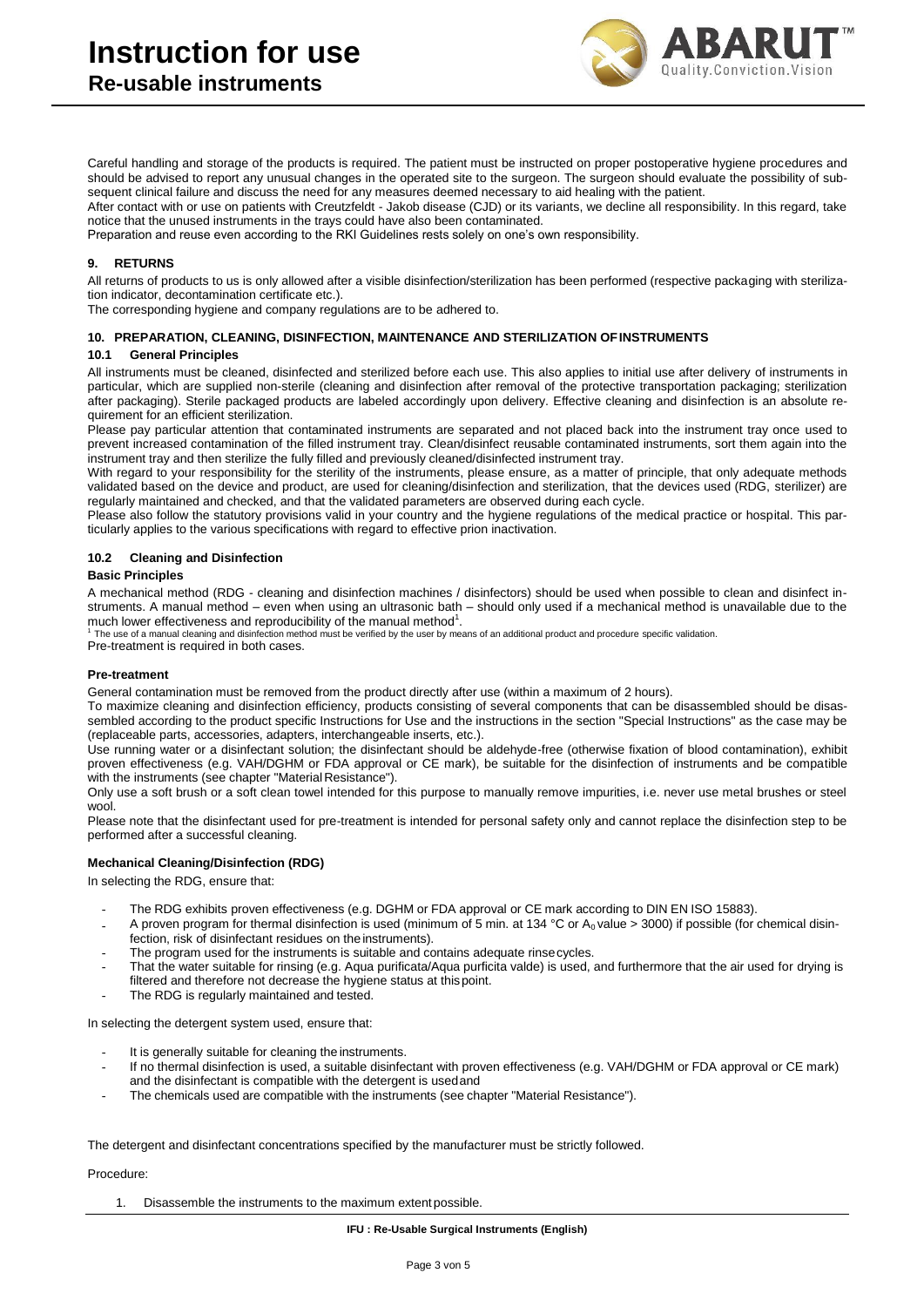

- 2. Place the disassembled instruments in the RDG. Make sure that the instruments do not touch one another.<br>3. If products with narrow lumens or cavities cannot be connected, they must be placed in the RDG to allow y
- If products with narrow lumens or cavities cannot be connected, they must be placed in the RDG to allow water and disinfectant to drain.
- 4. Start the program.<br>5. Take the instrume
- 5. Take the instruments out of the RDG after program completion.<br>6. Check and package the instruments if possible immediately after
- 6. Check and package the instruments if possible immediately after removal from the RDG (see Chapters "Control", "Maintenance" and "Packaging" and if necessary after an additional final drying process in a clean area).

Proof of basic suitability of the instruments for an effective mechanical cleaning and disinfection has been furnished by an independent accredited test laboratory using the "RDG G 7836 CD" (thermal disinfection, Miele & Cie. GmbH & Co., Gütersloh, Germany) and the detergent "Neodisher mediclean forte" (Dr. Weigert GmbH & Co. KG, Hamburg). The method described above was considered.

### **11. INSPECTION AND TESTING PRIOR TO REUSE**

Before each use, the instruments must be thoroughly inspected for damage such as fractures, cracks or deformation, as well as for functional reliability. Special attention must be paid to cutting edges, tips, joints, box locks, ratchets and all movable parts. If wear, corrosion, deformation, porosity or other damage is detected, the instrument must be immediately withdrawn from service. Due to their alloy, stainless steel instruments typically develop a passive film in the form of a protective layer. However, this film does not protect them well against chemical attack by chloride ions and aggressive media and liquids! Therefore, in addition to the instrument manufacturer's endeavors to select the right materials and process them carefully, the user must make an important contribution by ensuring proper instrument processing along with adequate and regular care.

#### **12. PACKAGING**

Sort the cleaned and disinfected instruments into the sterilization trays and package them in single use sterilization packaging (single and double packaging) and/or sterilization containers that meet the following requirements:

- In compliance with DIN EN 868/ANSI AAMI ISO 11607 and EN 868-2 until -10.
- Suitable for steam sterilization (temperature resistant up to min. 137 °C (279 °F), sufficient vapor permeability)
- Sufficient protection of instruments or sterilization packaging from mechanical damage
- Regular maintenance according to manufacturer specifications (sterilization containers)

# **13. STERILIZATION**

Only the sterilization methods listed below are to be used for sterilization; no other sterilization methods are permitted.

Steam sterilization

- Fractional vacuum method/pre-vacuum method or gravitational method $2$  (with sufficient drying of product)
- Steam sterilizer according to DIN EN 13060 or DIN EN 285
- Validated according to DIN EN ISO/ANSI AAMI ISO 17665 (valid commissioning and product specific performance assessment)
- 
- Maximum sterilization temperature 134 °C (273 °F; plus tolerance according to DIN EN ISO/ANSI AAMI ISO 17665)<br>- Sterilization time (exposure time at sterilization temperature) at least 5 min. <sup>3</sup>at 132 °C (270 °F) / 134
- $^2$  The less effective gravitational method should only be used when the fractional vacuum/pre-vacuum method is unavailable.<br>3 Or 18 min. (prion inactivation)
	-

Proof of the basic suitability of the instruments for an effective steam sterilization has been furnished by an independent accredited test laboratory using the steam sterilizer "Systec V-150, Systec Labor- Systemtechnik, Wettenberg" using the fractional vacuum method and gravitational method. The method described above was considered.

The rapid sterilization method is generally is not permitted. Also do not use any hot air sterilization, no radiation sterilization, no formaldehyde or ethylene oxide sterilization and no plasma sterilization.

CAUTION: STERILIZATION IS NOT A SUBSTITUTE FOR CLEANLINESS.

#### **14. STORAGE**

After sterilization, the instruments must be stored in the sterilization package and kept dry and dust-free.

# **15. MATERIAL RESISTANCE**

When selecting the detergent and disinfectant, please ensure that they do not contain the following components:

- Organic, mineral and oxidizing acids
- Strong Iye solutions (pH > 11 not permitted, mildly alkaline cleaners recommended)
- Organic solvents (alcohols, acetone, etc.), benzines
- Halogenated hydrocarbons, chlorine, iodine
- Ammonia

Never clean instruments, trays or containers with metal brushes or steel wool.

Instruments, trays and containers should never be exposed to temperatures above 137 °C (279 °F).

Please be noted that special Instructions and handling care needs to be accounted for all **Aluminium** Instruments:

- **Do not** use alkaline cleaners > ph 7 for aluminium instruments!!
- **Do not** clean Aluminium instruments in an ultrasonic unit!, Clean by hand or in some automated washers
- Anodized aluminum instruments **should not** be sterilized with stainless steel instruments, it may cause an adverse chemical reaction.

#### **IFU : Re-Usable Surgical Instruments (English)**